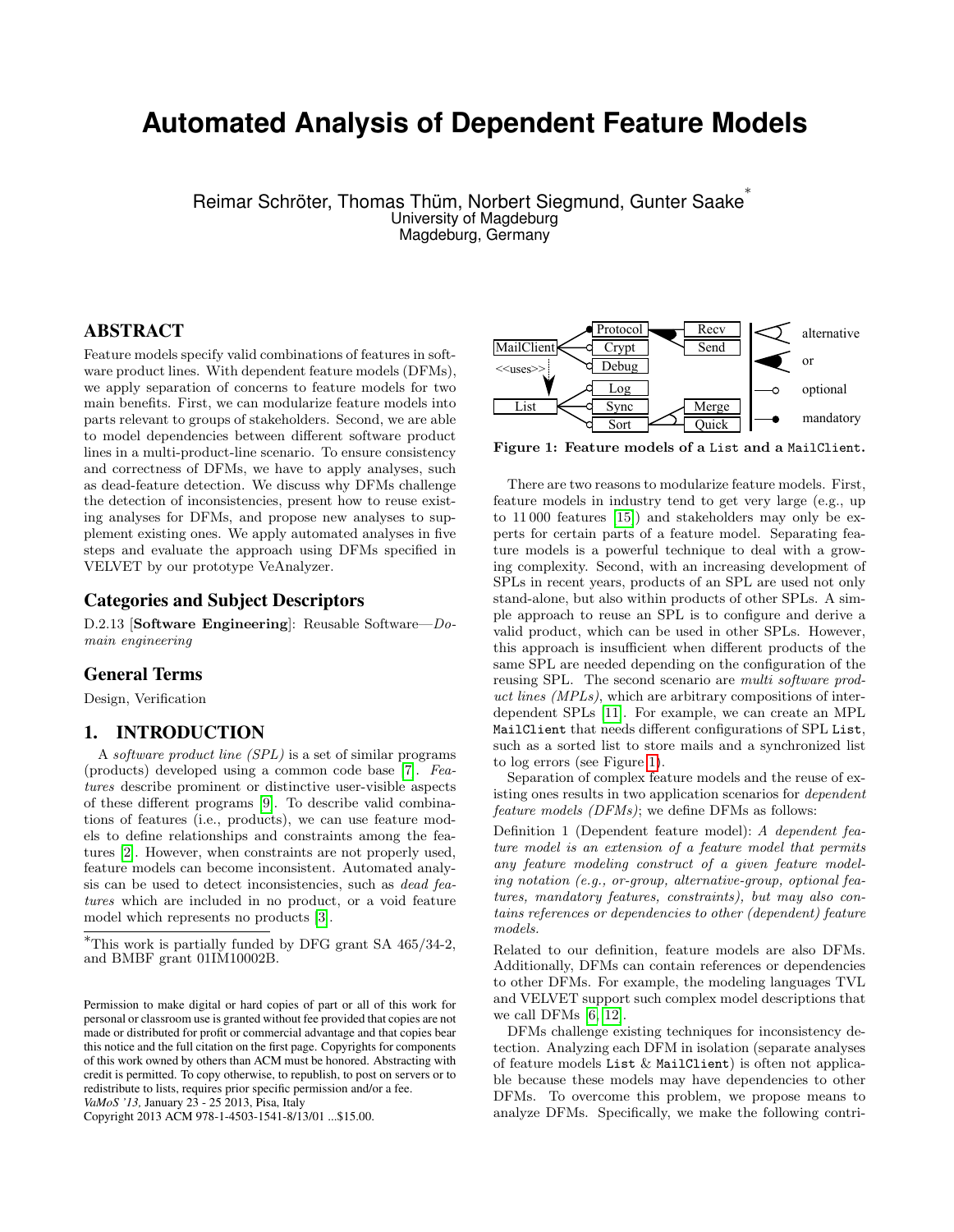butions: we (1) present challenges by DFMs that complicate the application of existing analyses, (2) introduce a five-step approach to address these challenges, (3) propose a transformation of DFMs into a feature model to enable reuse of existing analyses, and (4) introduce new analyses for DFMs.

#### 2. DEPENDENT FEATURE MODELS

In Figure [2,](#page-1-0) we present a UML diagram illustrating the dependencies between SPL MailClient and SPL List [\[13\]](#page-4-8). SPL MailClient uses two different products (i.e., instances) of SPL List (SyncList  $\&$  SortList). We use VELVET — a feature modeling and configuration language that supports separation of concerns  $[12]$  — to define DFMs. Our results are not specific to VELVET and can be applied to other feature modeling notations.

In Listing  $1-(a)$ , we use SPL List to illustrate how to use VELVET. An SPL is described by a concept, in which optional features of an SPL are defined with keyword feature. The additional keyword mandatory can be used to define obligatory features. Furthermore, we define alternativegroups with keyword oneof, such as features Merge and Quick, and an or-group with keyword someof. We use keyword constraint to define cross-tree constraints between features with logical operators && (conjunction), || (disjunction),  $\vdots$  (negation),  $\rightarrow$  (implication), and  $\leftarrow$  (biconditional) [\[12\]](#page-4-7).

VELVET is inspired by object-oriented programming languages allowing us to use mechanisms of aggregation and inheritance to compose DFMs. Although VELVET supports superimposition as another composition mechanism, we focus on inheritance and aggregation for brevity.

Inheritance of feature models is a mechanism, in which the inherited feature model contains all features and constraints of the super feature model plus additional features and constraints. For example, DFM SyncList (cf. Figure [2](#page-1-0)  $&$  Listing [1-](#page-1-1)(b)) can be defined as all features and constraints of feature model List and a further constraint that reduces the number of possible products in the DFM SyncList (see Listing  $1-(b)$ ). Thum et al. call this reduction of possible products a specialization [\[16\]](#page-4-9). But inheritance even permits to add features to the existing ones and thus to produce more products, which is called generalization [\[16\]](#page-4-9). However, VELVET also allows us to add features and constraints simultaneously, which often results in an *arbitrary edit*.

In VELVET, *aggregation* allows us to use feature models in another feature model. We define aggregation with a concept and instance name. This specific characteristic of DFMs gives us the opportunity to define constraints related to this specific instance without an influence to other instances of the same concept. For example, we use the concepts SyncList, SortList and the identifiers mailList, errList as instances in the DFM MailClient (see Listing [1-](#page-1-1) (c)). Furthermore, we add constraint mailList.Sort.Merge to specify that instance mailList uses algorithm merge sort.

Challenges. The expressiveness by the use of mechanisms such as inheritance and aggregation of DFMs results in the following challenges related to automated analysis.

C1: We cannot directly apply state-of-the-art operations for automated analysis, because of separation of concerns in DFMs. For example, the complete model of the MailClient is separated over different (fragments of) feature models. The single concepts cannot be analyzed separately, because



<span id="page-1-0"></span>Figure 2: Dependencies between different SPLs [\[13\]](#page-4-8).

|                                                                                                               | -- 1--1-          |  |  |  |  |  |
|---------------------------------------------------------------------------------------------------------------|-------------------|--|--|--|--|--|
| $1$ concept List $\{$                                                                                         | (a) Feature model |  |  |  |  |  |
| feature Sync;<br>$\mathbf{2}$                                                                                 |                   |  |  |  |  |  |
| 3<br>feature Sort {                                                                                           |                   |  |  |  |  |  |
| one of $\{$ feature Merge;<br>4                                                                               |                   |  |  |  |  |  |
| 5<br>feature $Quick; \}$                                                                                      |                   |  |  |  |  |  |
| 6<br>feature $Log; \}$                                                                                        |                   |  |  |  |  |  |
|                                                                                                               |                   |  |  |  |  |  |
| 1 concept SyncList : List { (b) Inheritance<br>constraint List. Sync; $/* Specialization*/$ }<br>$\mathbf{2}$ |                   |  |  |  |  |  |
| 3 concept SortList : List {                                                                                   |                   |  |  |  |  |  |
| 4 constraint List. Sort;                                                                                      |                   |  |  |  |  |  |
| 5 feature List. Sort. Bubble; /* General. */ }                                                                |                   |  |  |  |  |  |
| 1 <b>concept</b> MailClient {                                                                                 | (c) Aggregation   |  |  |  |  |  |
| 2 SortList mailList;                                                                                          |                   |  |  |  |  |  |
| 3 constraint mailList. Sort. Merge;                                                                           |                   |  |  |  |  |  |
| SyncList errList; $/* \ldots */$<br>4                                                                         |                   |  |  |  |  |  |
| Listing 1: Definition of DFM in VELVET.                                                                       |                   |  |  |  |  |  |

<span id="page-1-1"></span>

not all definitions are included in one concept such that there can be reference errors (e.g., features are referenced that not exist in this concept). For example, if we analyze the DFM SortList, only one constraint is defined in the corresponding concept.

C2: VELVET includes different composition mechanisms, such as inheritance and aggregation, which must be correctly combined to analyze DFMs. Thus, the challenge is to express the semantics of different composition mechanisms (e.g., instances can only be specialized, whereas inheritance provides arbitrary edits of based models) to transform DFMs into a representation that can be analyzed.

C3: Due to the separated definitions of DFMs in different concepts, we face further syntactical problems. For example, we must check whether features and constraints are correctly defined, such as whether feature Sort exists in the concept of SortList or List. This is more complex as in standard feature models, because the referenced features may be defined in any other DFM that is referenced.

#### 3. THE FIVE-STEP APPROACH

In Figure [3,](#page-2-0) we present our five-step approach for automated analysis of DFMs. Our concept bases on a two-step approach in which (1) the feature model is transformed to a logical format and (2) a solver is used to perform analyses (e.g., satisfiability solver) [\[3\]](#page-4-3). Using VELVET's analogy to object-oriented programming, we can consider our steps as (S1) source code parsing, (S2) type checking, (S3) compilation, and  $(S4 \& S5)$  execution. Here, we describe steps S1-S4 and focus on analyses of step S5 in Section [4.](#page-2-1)

Step S1: Model Parsing. For the translation of feature models into propositional formulas, a tool has to parse a textual representation of feature models. Parsing in context of DFMs means that we detect errors, which are related to an incorrect usage of the grammar (in our case, the VELVET grammar). For example, in VELVET it is not allowed to define a mandatory feature in an alternative-group, because all siblings would be dead features. Hence, we may detect dead features simply by checking whether a concept is valid according to the VELVET grammar.

Contrary to the initial version of VELVET [\[12\]](#page-4-7), we pro-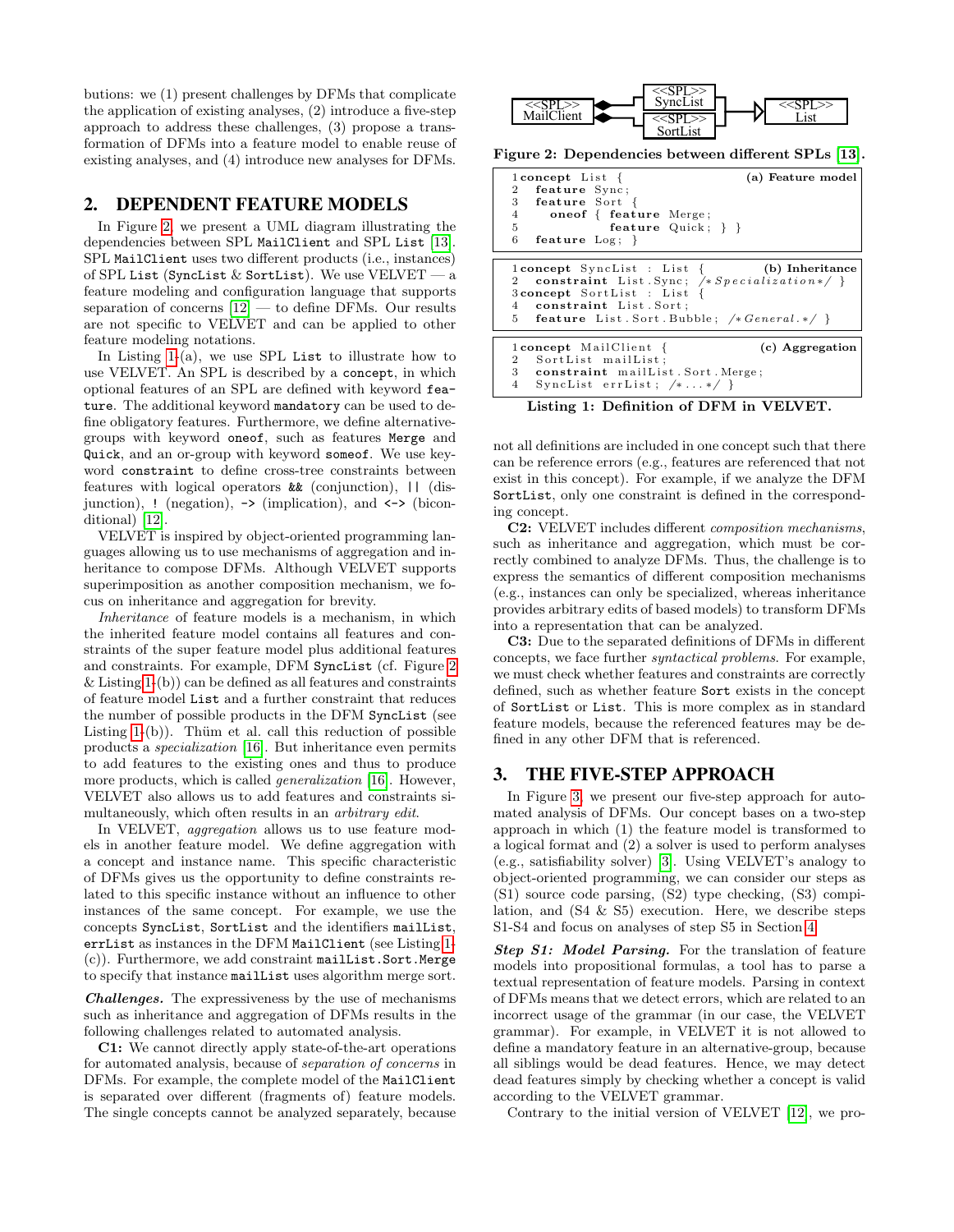

<span id="page-2-0"></span>Figure 3: Five-step approach of automated analyses.

pose to restrict the grammar to allow not more than one group of sub-features. Otherwise by the use of inheritance, we cannot automatically decide in which group the feature should be added. For example, if we define another group next to the alternative-group of feature Sort (see Listing [1-](#page-1-1) (a)), we are not able to decide automatically which group is extended by feature Bubble (see Listing [1-](#page-1-1)(b)).

Step S2: Syntactical Checks. Similar to type checking for object-oriented languages, we must check the correctness of feature references. Here, we present some examples.

We cannot detect missing or wrong references with parsers and, thus, we must check whether referenced features (e.g., a feature in a constraint) are declared. In Listing [1-](#page-1-1)(b), we define concept SyncList and inherit the features and constraints of SPL List (see Listing  $1-(a)$ ). As result, we must investigate concept SyncList whether feature Sync exists and if not, continue in the inheritance hierarchy to check whether SPL List contains feature Sync.

Step S1 is not sufficient to detect mandatory features, because a mandatory feature may be added to a group defined in another concept. For example, if we define a new feature in an inherited concept (see feature Bubble, Listing [1-](#page-1-1)(b)), it is not sufficient anymore to parse only a single feature model to check for the keyword mandatory.

Step S3: Model Translation. If we analyze a DFM with existing analysis operations for feature models, we need a single propositional formula that represents all features and dependencies of each part of the DFM. To this end, we merge the dependent VELVET concepts into one feature model by considering the specific composition mechanisms (e.g., inheritance & aggregation). Afterwards, we translate the composed feature model into one propositional formula.

When composing two DFMs with inheritance, we use the base concept as starting point. Next, we add all new definitions (e.g., features & constraints) to this existing feature model and rename the root feature to the concept name of the inherited concept. In Figure [4,](#page-2-2) we present the transformation of DFM SortList, which consists of two concepts (SortList & List) that are connected via inheritance. On top, we show the feature model of SPL List from which DFM SortList inherits all features and constraints. Afterwards, we add all features that are defined in concept SortList and add the additional cross-tree constraints.

We transform DFMs with aggregation as follows. If an instance is defined, we use the type of the instance (the concept), rename the root to the instance name and transform the instance root to a mandatory sub-feature of the feature in which the instance is defined. Renaming of the root feature is important because several instances of the same type may occur below the same feature. For example, we present the transformation of DFM MailClient with two instances of type List in Figure [4.](#page-2-2) We integrate the complete feature



<span id="page-2-2"></span>Figure 4: Transformation of DFMs in VELVET.

model of each instance (DFM of SortList and SynList, which is composed by inheritance based on List), rename the root feature to the instance identifier (mailList  $\&$  errList), and connect these roots as mandatory to feature MailClient.

Step S4: Satisfiability Check. We separate the check for void feature models from other analyses, because we argue that this analysis represents a precondition for the following analyses. The reason is that by applying the void feature model analysis first, we can detect inconsistencies of the feature model at an early stage such that we can cancel further analysis and save unnecessary computations. The analysis of dead features is one example in which the satisfiability check is a precondition that can save computation effort because a void feature model has only dead features. Hence, instead of performing a dead-feature analysis per feature, we perform the satisfiability analysis and abort the analysis process if the feature model is void.

## <span id="page-2-1"></span>4. ANALYSIS OF DFMS

Next, we present analyses that can be executed based on propositional formulas and investigate whether these analyses produce correct results in the context of DFMs.

Dependent-dead feature. A feature is called dead feature if it is not included in any product of an SPL [\[3\]](#page-4-3). When determining dead features of the DFM ExtList (see Listing [2\)](#page-3-0), which was translated to one feature model (Step S3), we get features Quick and Bubble as dead features. However, related to the definition of an anomaly, this seems contradictory. In feature model List exists no dead feature and in ExtList, we purposefully selected feature Merge so that feature Quick is not a real anomaly but a desired configuration decision (i.e., for a DFM we may have bind some variability of another DFM). To overcome this contradiction, we propose the following definition:

Definition 2 (Dependent-dead feature): A feature is a dependent-dead feature, if it is not included in any product of that DFM, in which it is declared.

If we use the new definition of dependent-dead features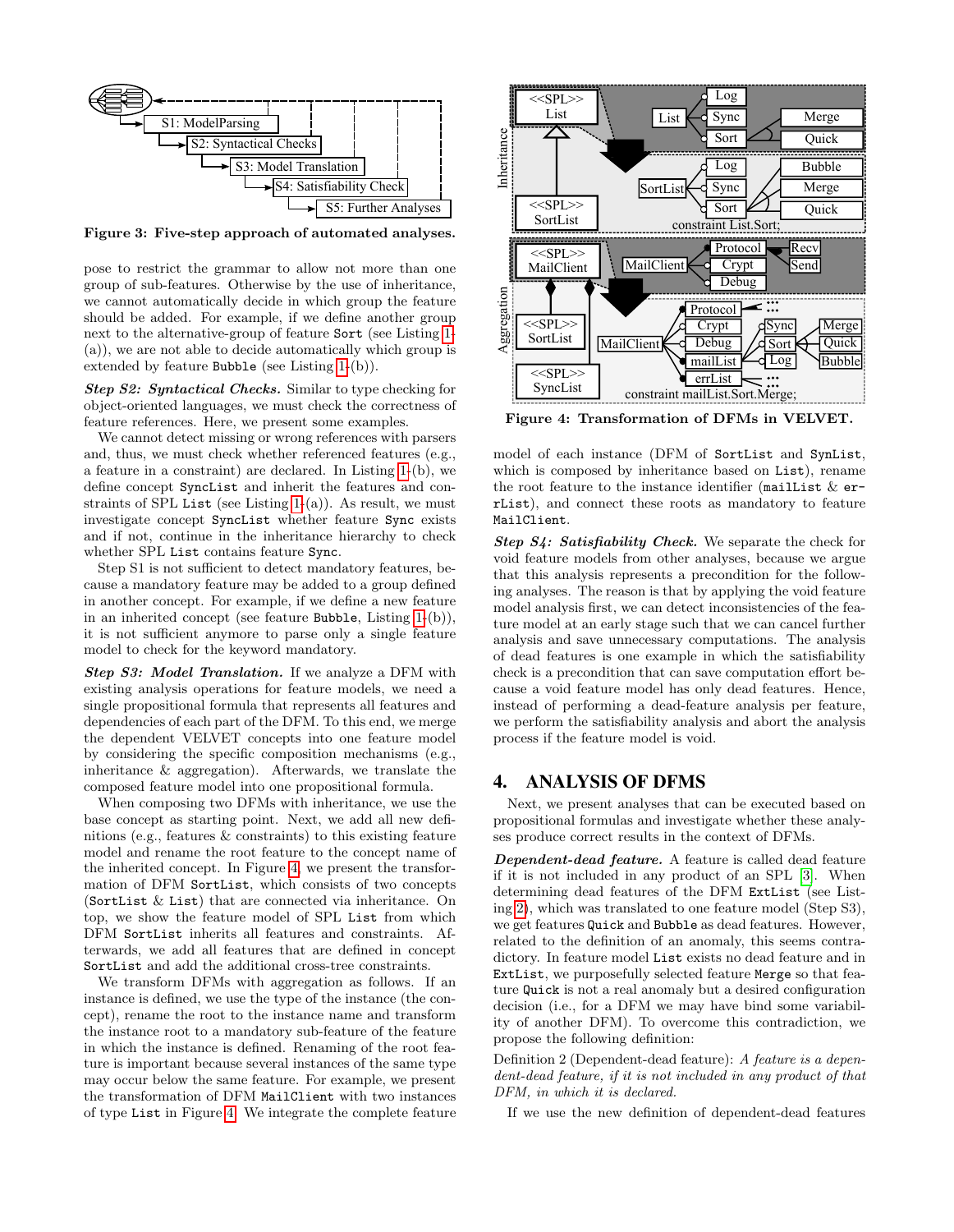<span id="page-3-0"></span>

| 1 concept ExtList : List $\{$     |  |  |                                                |  |  |
|-----------------------------------|--|--|------------------------------------------------|--|--|
|                                   |  |  | 2 feature List. Sort. Bubble; //added to group |  |  |
| 3 constraint List. Sort. Merge; } |  |  |                                                |  |  |

Listing 2: DFM ExtList.

related to DFM ExtList, we observe that only feature Bubble is a dependent-dead feature. This is our desired result because feature Bubble is defined in concept ExtList and should be at least selectable in this concept, but this feature can neither be used in feature model List nor in ExtList and is thus an inconsistency.

Dependent-false-optional feature. A false-optional feature is a feature that is part of each SPL's product, although it is not designed as mandatory [\[3\]](#page-4-3). We want to detect only those features as false-optional features that are actual anomalies. If we determine false-optional features of ExtList, we get the false-optional features Merge and Sort as result. However, considering the constraints in Listing [2,](#page-3-0) we purposefully want to reduce the number of products so that these features are not considered as an anomaly. We conclude that also this definition must be adapted. We obtain the desired result (an empty set of dependent-falseoptional features) by the use of the following definition:

Definition 3 (Dependent-false-optional feature): A feature is a dependent-false-optional feature, if it is not designed as mandatory, but is part of all products of the DFM in which the feature is defined.

Core features and core instances. Benavides et al. consider core features as the most important features that must be implemented first because they are included in every product [\[3\]](#page-4-3). When we determine core features of DFM ExtList, we yield features ExtList, Sort, and Merge as a result. By contrast, in feature model List exists only the core feature List.

Instead of analyzing the whole DFM in one step, we can take advantage of the known structure of the DFM by analyzing the feature model in a stepwise manner. For example, we compute that features Merge and Sort are new core features of concept ExtList, whereas feature List (resp. feature ExtList) was already a core feature in the inherited concept. Thus, we can check the impact of the newly defined elements in extensions of feature models using inheritance.

We observed that the number of core features can be large. However, sometimes we may want to know only the set of instances that are included in all products of a DFM, which represents a subset of the complete set of core features. For example, the analysis whether instances mailList and errList are instances that are included in all products of the MPL MailClient could be sufficient for a user. Thus, we propose a new analysis to calculate core instances (both instances are core instances in our example):

Definition 4 (Core instance): An instance of a DFM is a core instance if the root feature is a core feature of the DFM.

Number of products and variability of instances. Another commonly used analysis calculates the number of valid products [\[3\]](#page-4-3). With it, we can get an impression about the complexity of feature models and the set of possible products. For example, if we determine number of products of DFM ExtList, we get four possible products as result. Similar to the previous analysis, we can use relations between



<span id="page-3-2"></span>Figure 5: Relationships of sensor networks [\[11\]](#page-4-5).

DFM ExtList and other DFMs (e.g., List) to determine that, in this example, inheritance reduces the number of products from twelve to four products of ExtList. By comparing these results, we can detect possible errors.

Additionally, if a user defines an instance, it can be useful to know how many products are represented by this instance after the configuration in DFMs. Instance mailList represents four possible configurations, and thus, mailList is not fully specialized and can be configured by a user. This is not desired in all scenarios and, thus, it is important to know the variability of instances.

To determine number of products related to an instance, it is not sufficient to use the type of an instance as input model for the analysis number of products. Because, this analysis neglect possible configurations in a DFM which must be considered. For example, the number of products of DFM SortList is twelve whereas the number of remaining configuration options of the instance in the DFM mailList is four. We propose the following algorithm to compute the latter number. We investigate all features of the instance mailList related to the complete DFM MailClient. For that reason, we use the complete DFM as propositional formula and remove all features, which are not sub-features of the instance mailList. Afterwards, the propositional formula includes only features of instance mailList with all constraints that were defined in the complete DFM of MPL MailClient. Thüm et al. presented an algorithm to remove features from a propositional formula, which we can use in our scenario [\[17\]](#page-4-10). Afterwards, we determine the number of products of this new feature model (i.e., the represented instance with defined constraints of the MailClient). As a result, we compute four possible products.

#### 5. EXPERIENCES WITH VEANALYZER

We developed the prototype VeAnalyzer,<sup>[1](#page-3-1)</sup> a command line tool for automated analysis of DFMs specified in VELVET. We used VeAnalyzer to analyze the DFM SensorNetwork (see Figure [5\)](#page-3-2), which consists of multiple real-world feature models (SQLite & BerkeleyDB) and simulates a sensor network. In detail, we used each DFM as input for VeAnalyzer and compared the results with our manual investigation. Syntactical errors caused by a new VELVET-grammar version were detected and could be repaired (step S1 & S2). Afterwards, the DFMs were transformed to a propositional formula and the analyses were executed (see Table [1\)](#page-4-11).

In detail, we determined the number of features and all instances of the complete DFMs to give an impression about the DFM complexity. Furthermore, column satisfiable illustrates that all DFMs passed the satisfiability check (step S4), which is the basis for all subsequent analyses (step S5). Using our proposed analyses to detect anomalies, we identified that no dependent-dead features and dependent-false-

<span id="page-3-1"></span><sup>1</sup> [http://wwwiti.cs.uni-magdeburg.de/iti\\_db/](http://wwwiti.cs.uni-magdeburg.de/iti_db/research/MultiPLe/modeling.htm) [research/MultiPLe/modeling.htm](http://wwwiti.cs.uni-magdeburg.de/iti_db/research/MultiPLe/modeling.htm)